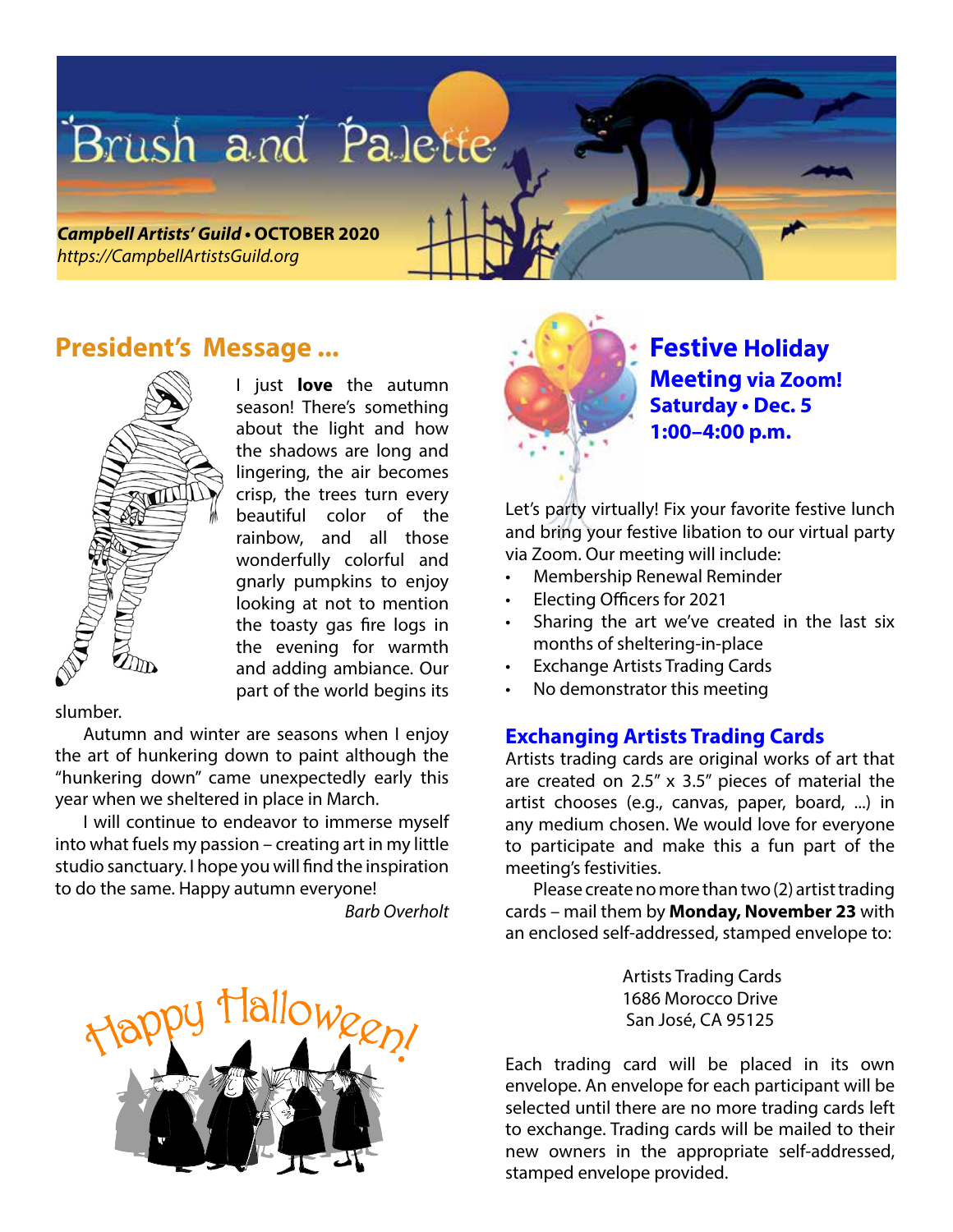# A fun Paint Along via Zoom!

We welcomed talented local artist Jeff Bramschreiber to our September 26 General Meeting via Zoom. Jeff demonstrated a painting using palette and painting knives exclusively with Golden® QoR watercolors. Our attendees were encouraged to paint along with Jeff as everyone invited, received Jeff's Materials List and the reference photo he would be working from prior to the meeting.

QoR watercolors have a vivid depth and higher density of color than traditional watercolors and can be used quite effectively in knife work

because they are made with a binder which gives greater resistance to cracking and flaking. Jeff applied QoR watercolors to a 140 lb. Arches cold press watercolor block. Watercolor blocks are available through Michael's and University Art in Redwood City and other fine art online stores. QoR watercolors are dry in 24 hours and can then be varnished with Kamar® spray varnish to protect the artwork if desired.

> Jeff started out by applying a wash with a 1" brush (step 1) leaving areas untouched for the paper to show through. Working dark to light, and touching

lightly and staying loose using a painting knife, he then began creating the background shrubs (step 2). Step 3 involved creating the foreground of rocks. In step 4, additional bushes were created on the right again using only a knife and in step 5, he introduced the tree limbs (with a script brush) and indicated rushing water by adding rocks in the

water. Jeff will complete this painting and send us

a photo which will be passed on to Guild members.

Member Dianne Daly had her QoR watercolors on hand and followed along with Jeff step-by-step. Her beautiful interpretation of the referenced photo is shown below. Well done, Dianne!



*Step 2 Step 3 Step 4 Step 5*

*Step 1*











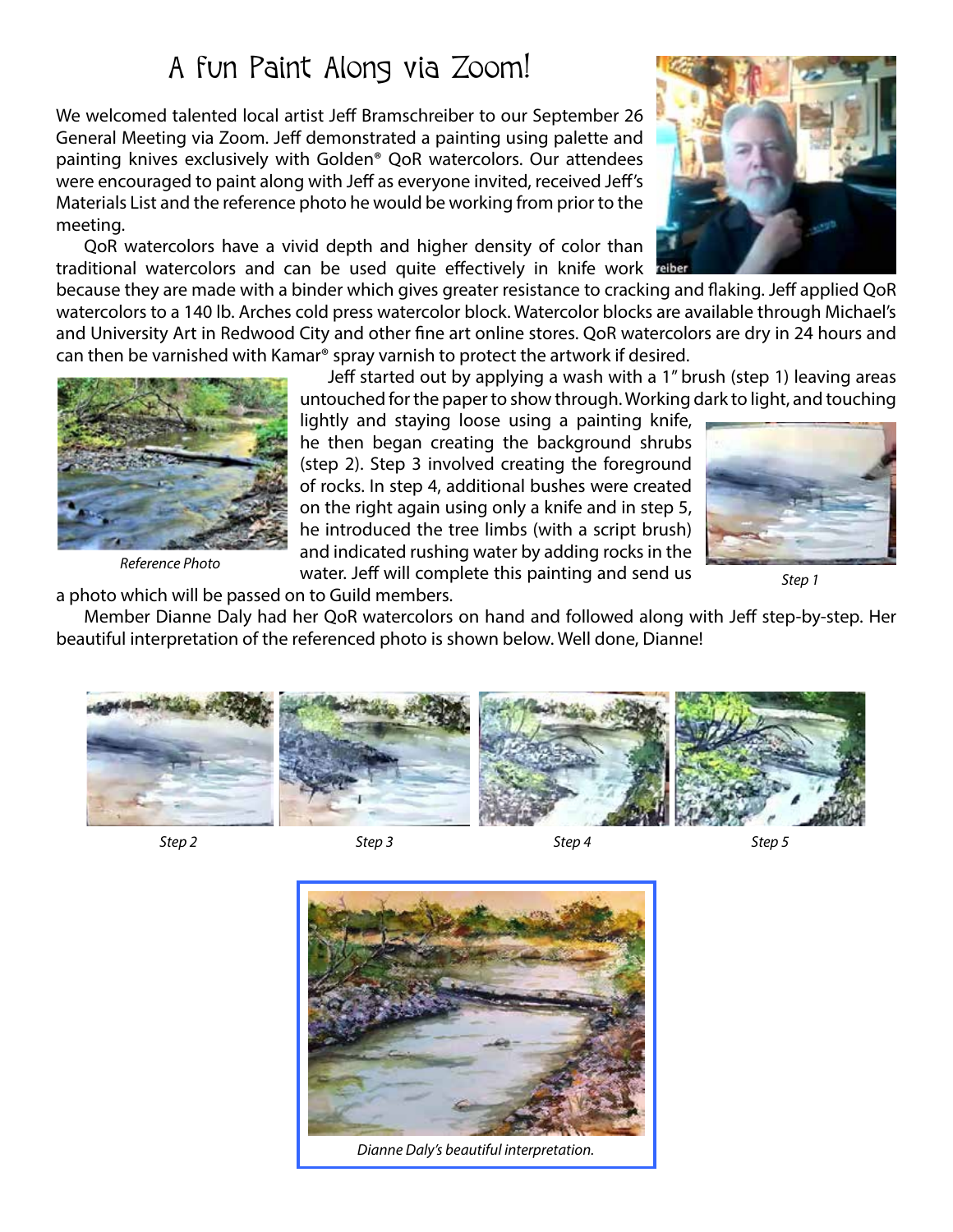

#### **Demonstrators** –

All members are requested to do their part in searching for and obtaining artists for our monthly Zoom meetings that will not only be educational but inspiring! Please make every effort to help find artists who are comfortable with presenting a demonstration via Zoom.

Contact Program Chairs Cathy Down or Mary Kahn to confirm calendar openings and compensations. "Speaker/Demonstrator Engagement" forms are always available on the Guild's website or from Programs Chairs.

#### **Upcoming ZOOM Meetings @ 1:00 p.m.**

**October 24 –** Talented local artist Sandra Jones will demonstrate pastels! **November** – No meeting. Happy Thanksgiving! **December 5** – Holiday Potluck Party via Zoom! **January 23** – Happy New Year!

*Look for your email invitation that will include a link to the Zoom meeting!*



*Mary Kahn and Barb Overholt met with Jeff Bramschreiber a couple of days prior to September's General Meeting to discuss his proposed demonstration.*

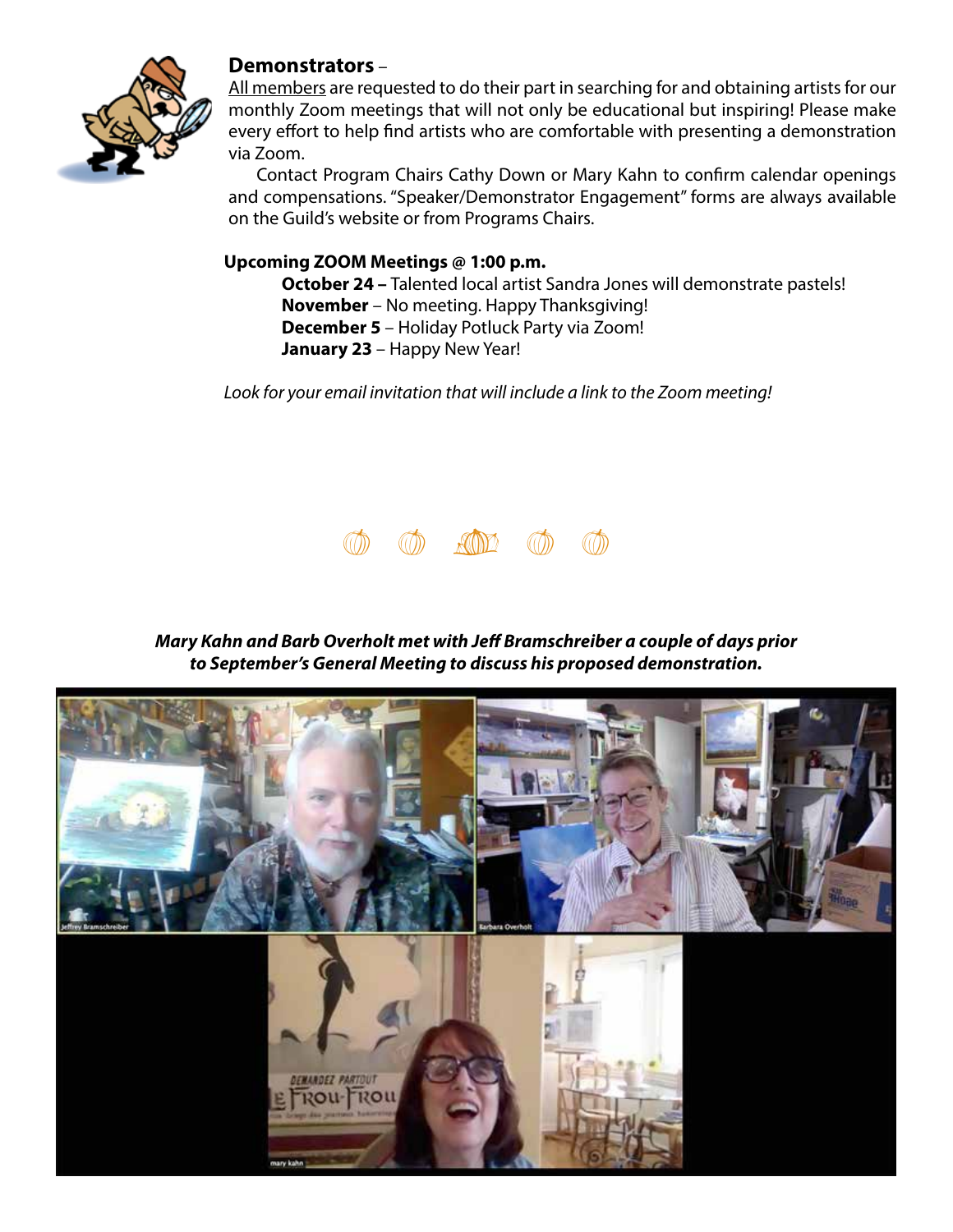

## Business Meeting Minutes



October 8

The meeting was called to order by Co-President Barb Overholt at 2:10 p.m. In attendance: Vice-President Marlene Bird, Treasurer Sharon La Bouff, Secretary Diann Klink, and Programs Co-chair Mary Kahn.

#### **Promotional Announcements**

In future newsletters, space will be made available for our members to announce art-related items for sale (or free) that they no longer need.

#### **Guild Member Annie Olander**

Barb called Annie and found she is doing just fine and that she is also celebrating a milestone birthday this month.

#### **Guild's Google and YouTube Accounts**

Barb has completed creating these accounts.

#### **22nd Annual Art Show Slideshow**

There was some confusion regarding lack of an "art" category for the slideshow on YouTube so Barb placed it under the "education" category. She will eventually discover what other categories would be more appropriate for future slideshows. The slideshow will not be available until the new website goes"live."

#### **Website Update**

- Please note our new website address has changed! It is now https://CampbellArtistsGuild.org.
- 
- A glitch was discovered prior to going live on the "Contact Us•Forms" page that revealed issues with various browsers.

Yelena has been notified and Barb expects resolution soon.

- After approval of the website, Sharon will send Yelena the final payment upon receipt of an invoice.
- When Sharon upgraded "Dreamhost" from basic, she received notice of an additional amount to be paid. When she receives the credit card statement, she will write a refund check to herself.

#### **October 24 General Meeting**

- Nomination of Officers will be held.
- All members are looking forward to Sandra Jones' pastel demo. Mary, Sandra, and Barb plan to meet prior to the General Meeting via Zoom.
- • Due to his recent move, Denis will not be attending the October meeting and is also stepping down as President. Barb expressed a desire for other Guild members to be more involved.

#### **December 5 General Meeting & Holiday Potluck**

- Election of Officers will be held at the beginning of the meeting.
- • Because the meeting is anticipated to be longer than usual, members will be notified that they need not attend the entire time.
- Artists' Trading Cards Members will be instructed to mail no more than two cards to Barb with a self-addressed/stamped return envelope for their eventual "trades." Barb will organize the procedure and call out the names during the meeting.
- Members will be invited to share the art they have created while sheltering in place.
- Diann will again be a co-host with Barb during the general meetings to provide assistance with membership attendance.

#### **Future Demonstrators**

Mary will inquire with Guild member Elton Glover of his interest in presenting a demonstration via Zoom. Diann will also look into creating a demo for Zoom.

The meeting was adjourned at 3:00 p.m.

*Respectfully submitted,* Diann Klink • Secretary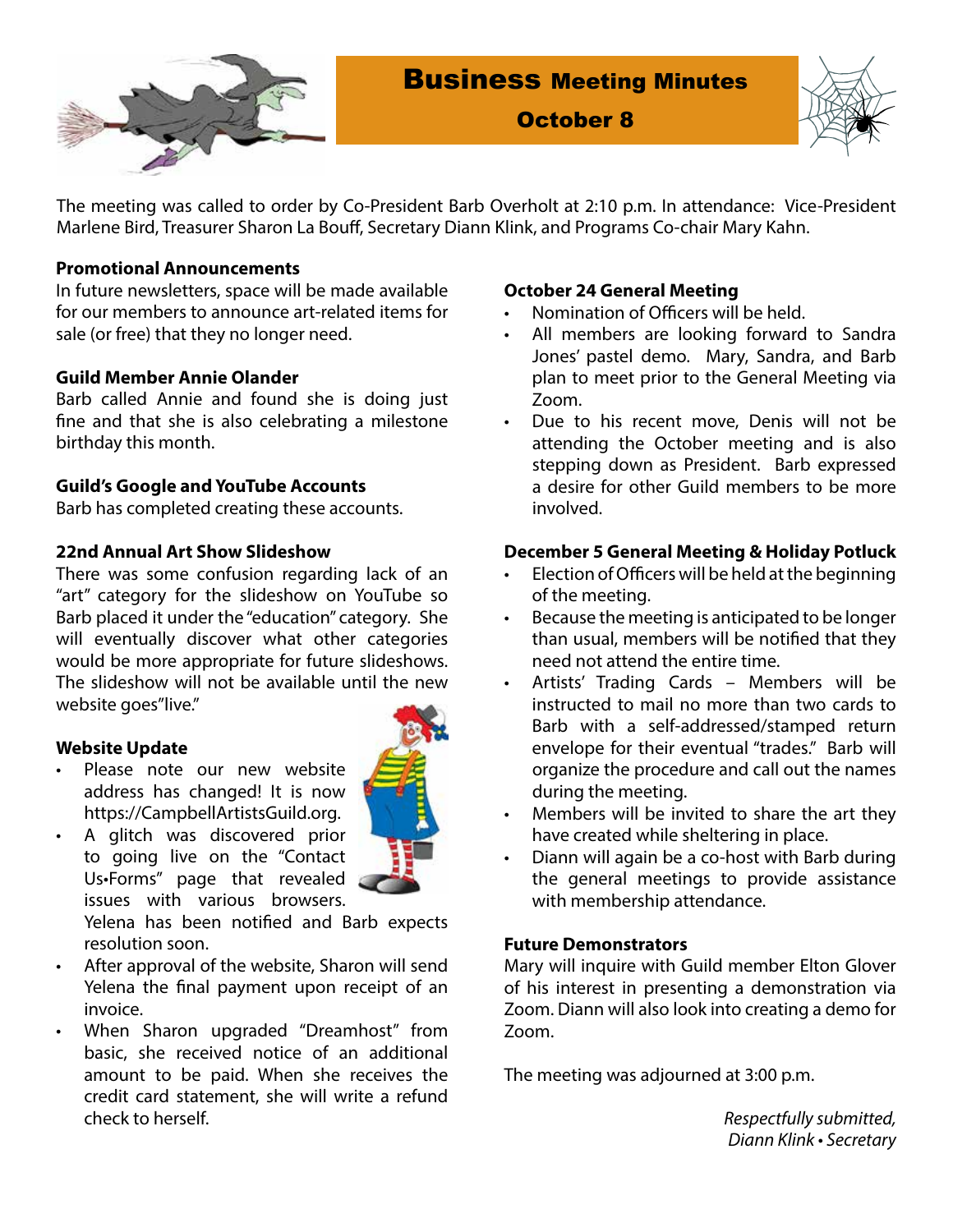#### *"with a little help from my friends ..."*

A big thank you and appreciation to Secretary Diann Klink for accepting the invitation to co-host with Barb Overholt for our General Meetings via Zoom. There's a lot to think about when hosting a Zoom meeting and having a co-host sure helps.

On September 21, Diann and Barb met on Zoom to better familiarize themselves with all the train whistles and buttons and who was gonna do what. Lively conversation and laughter were on the docket, too!



*Thank you to everyone who joined our September 26 General Meeting via Zoom. It was wonderful to see your beautiful faces!*

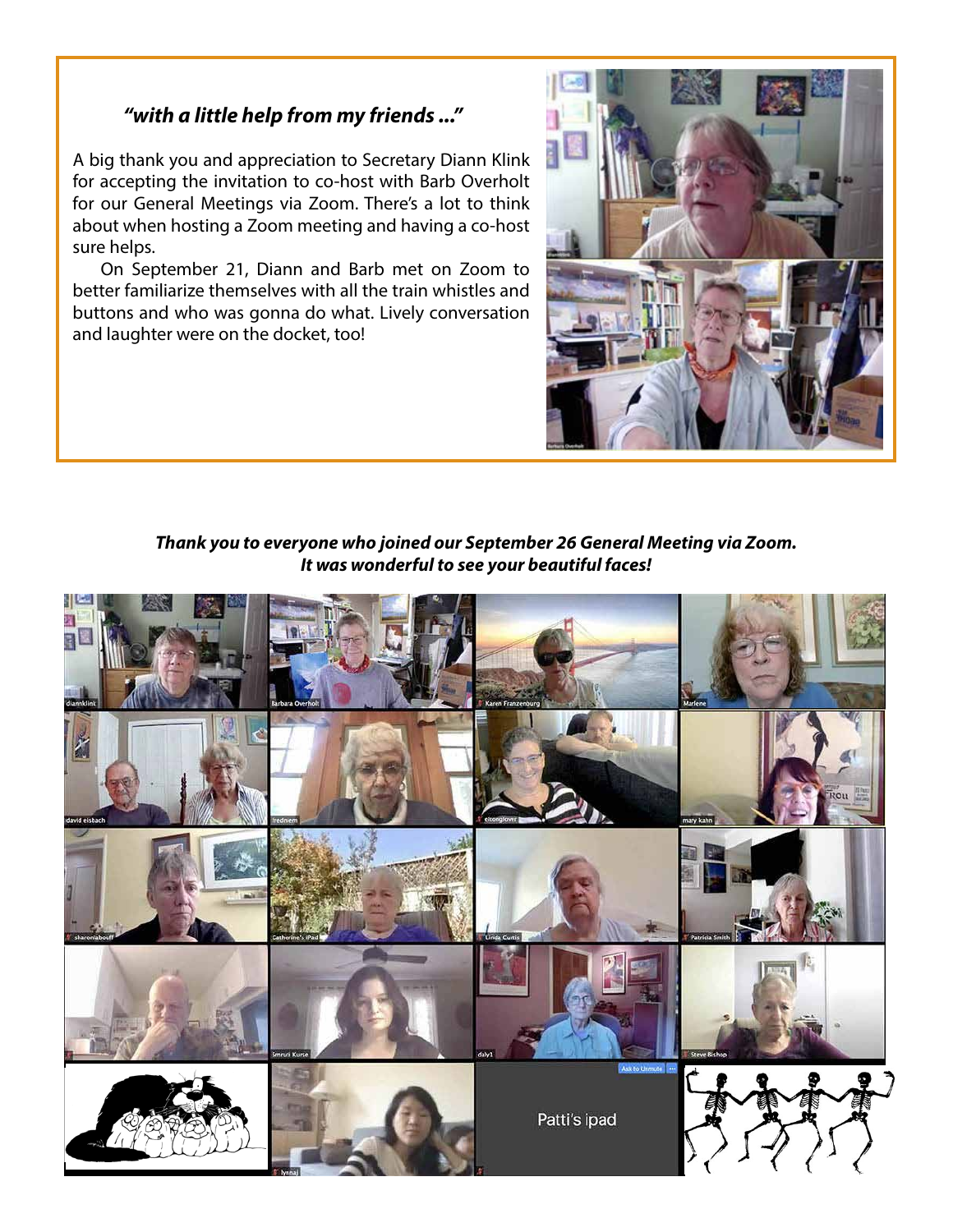# Your Executive Board working for you!

**Business Meeting via Zoom • Thursday, October 8** Top: Secretary Diann Klink • Co-President Barb Overholt Middle: Vice President Marlene Bird • Programs Co-chair Mary Kahn Bottom: Treasurer Sharon La Bouff